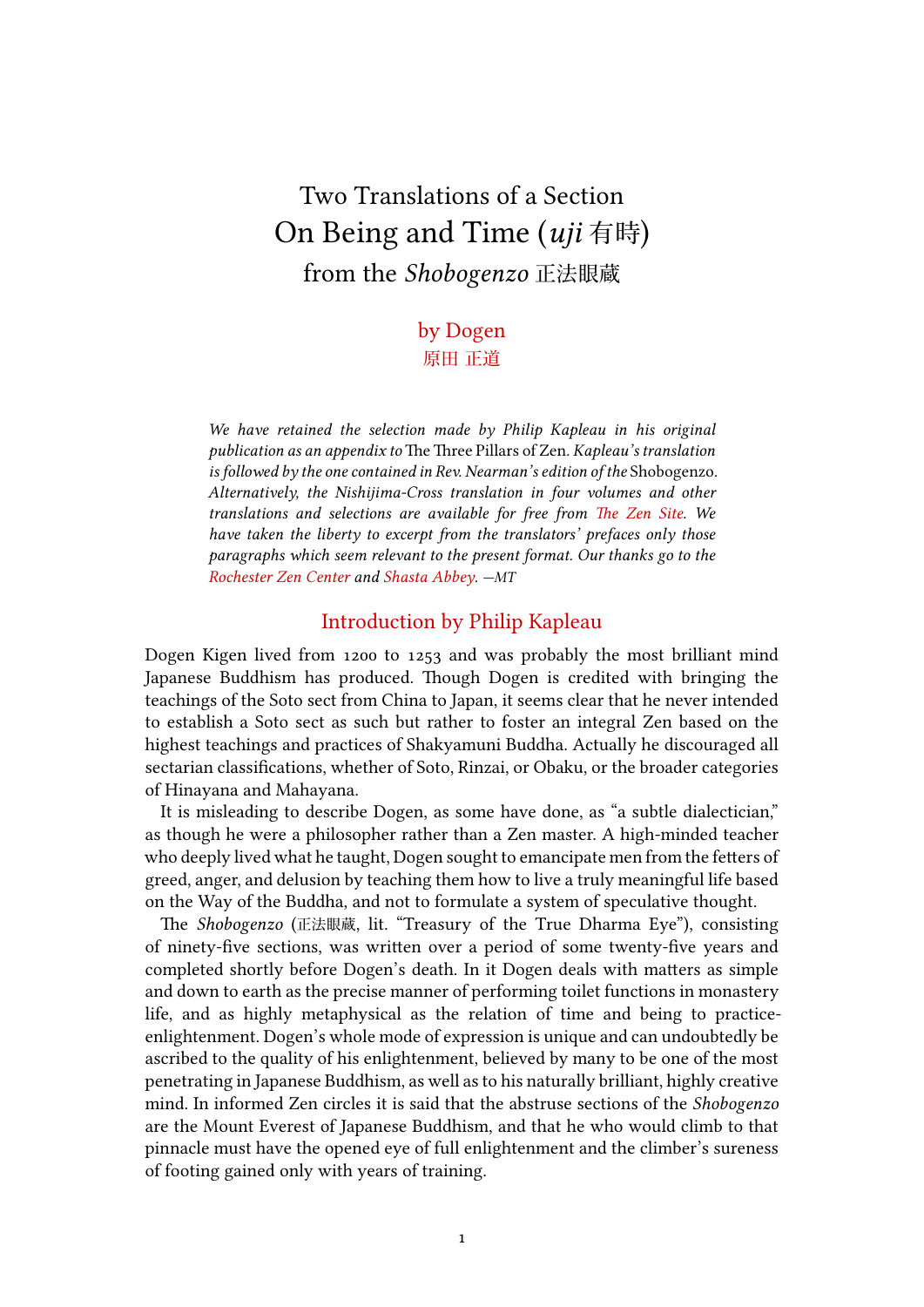To give the reader some idea of the style and dimension of Dogen's *Shobogenzo*, we present here a brief extract from Section 11, entitled "Being-Time," perhaps the most abstruse section of the book. We believe that this translated portion, which consists of approximately one-third of the section, is peculiarly relevant for students of Zen living in the science-oriented twentieth century, revealing as it does in a unique way the meaning of time and the universe. More than this, it makes clear that Dogen's insights as to time and being, realized by him introspectively in the thirteenth century through zazen, and the views of certain contemporary micro- and macro-physicists on time and space, arrived at by them through the principles and methods of science, parallel each other to a remarkable degree. The difference, however, and a deeply significant one, is in the effect these insights had upon these men. Dogen's realization, being a Self-discovery, liberated him from the basic anxieties of human existence, bringing him inner freedom and peace and deep moral certainty. But, as far as can be seen at this time, no such inner evolution has followed in the wake of these scientific discoveries.

A word of caution. These passages ought not to be read as abstract metaphysic. Dogen is not speculating about the character of time and being, but is speaking out of his deepest experience of that reality. Always his overriding concern is with practice and enlightenment, with leading his readers to the realization of the truth of themselves and the universe. This is clearly stated in his *Fukan Zazengi* (General Recommendations for Zazen), where he admonishes: "You must cease concerning yourself with the dialectics of Buddhism and instead learn how to look into your own mind in seclusion."

## Dogen on "Being-Time"

"An ancient Zen master said:

Being-time stands on the topmost peak and in the utmost depths of the sea, being-time is three heads and eight elbows, being-time is a height of sixteen or eighteen feet, being-time is a monk's staff, being-time is a *hossu*, <sup>1</sup> being-time is a stone lantern, being-time is Taro, being-time is Jiro,<sup>2</sup> being-time is earth, being-time is sky.

> 有時高高峰頂立、 有時深深海底行。 有時三頭八臂、 有時丈六八尺。 有時拄杖拂子、 有時露柱燈籠。 有時張三李四、 有時大地虛空。

"'Being-time' means that time is being. Every existent thing is time. The sixteenfoot golden figure is time. As it is time it has the grandeur of time. You must learn that it is twelve hours<sup>3</sup> of 'nowness.' Three heads and eight elbows is time. Since it is

<sup>&</sup>lt;sup>1</sup>A baton with a mane, carried by Zen masters to brush away flies or mosquitoes.

<sup>2</sup>These names are used in the same sense as Tom, Dick, and Harry.

<span id="page-1-0"></span><sup>3</sup>That is, the 12-hour d[ay](#page-1-0), which could equally be the 24-hour day and night.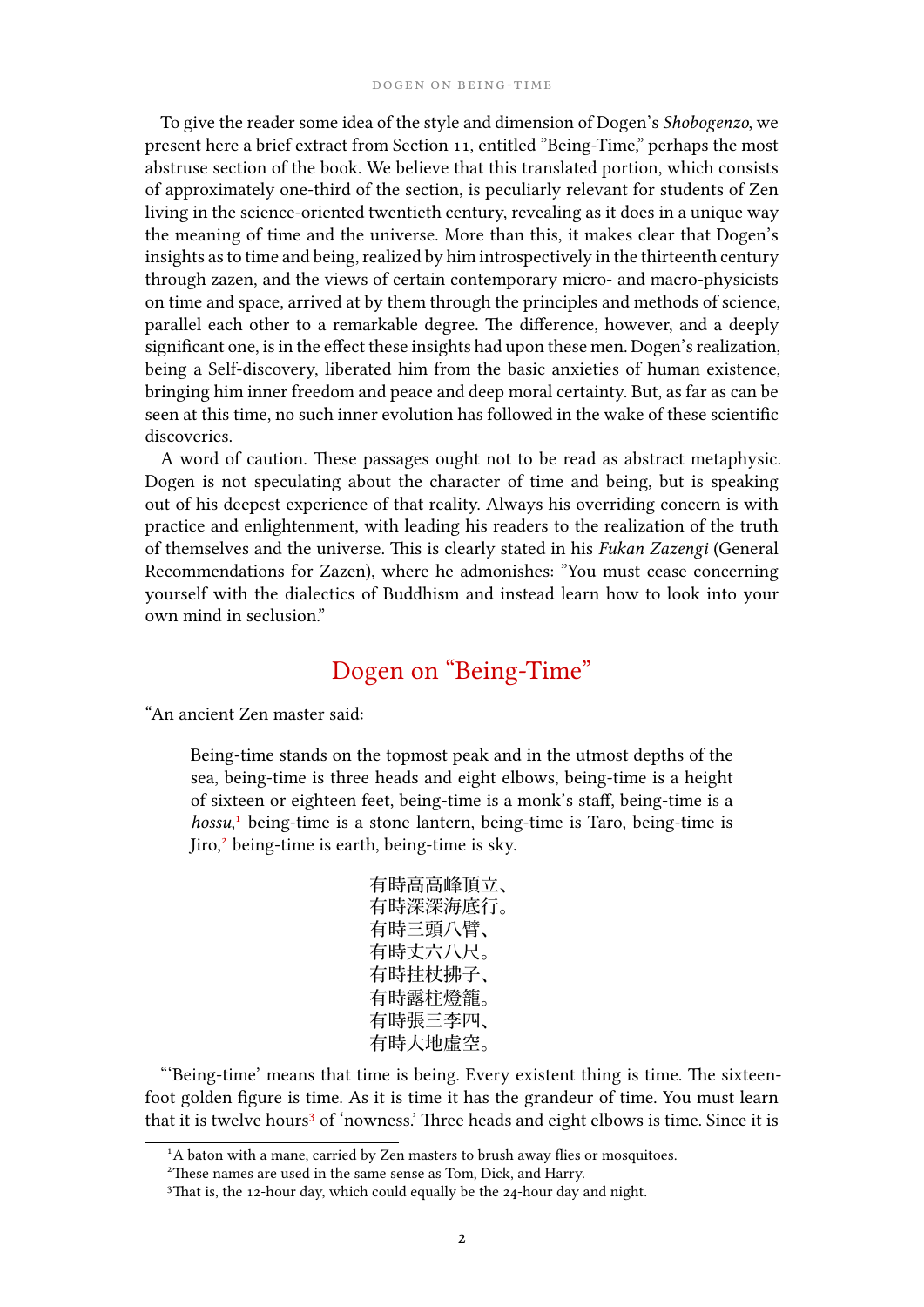time it cannot but be identical with these twelve hours this every moment. Though we do not measure twelve hours as a long or a short time, still we [arbitrarily] call them twelve hours. The traces of the ebb and flow of time are so evident that we do not doubt them; yet, though we do not doubt them, we ought not to conclude that we understand them. Human beings are changeable, at one time questioning what they do not understand and at another time no longer questioning the same thing, so their former questionings do not always coincide with their present ones. The questioning alone, for its duration, is time.

Man disposes himself and construes this disposition as the world. You must recognize that every thing, every being in this entire world is time. No object obstructs another, just as no time obstructs another. Thus the initial orientation of each different mind toward the truth exists within the same time, and for each mind there is as well a moment of commencement in its orientation toward truth. It is no different with practice-enlightenment.

Man disposes himself and looks upon this disposition as the world. That man is time is undeniably like this. One has to accept that in this world there are millions of objects and that each one is, respectively, the entire world—this is where the study of Buddhism commences. When one comes to realize this fact, [one perceives that] every object, every living thing is the whole, even though it itself does not realize it. As there is no other time than this, every being-time is the whole of time: one blade of grass, every single object is time. Each point of time includes every being and every world.

Just consider whether or not there are any conceivable beings or any conceivable worlds which are not included in this present time. If you are the ordinary person, unlearned in Buddhism, upon hearing the words *aru toki*<sup>4</sup> you will doubtlessly understand [that they mean 'at one time,' that is] that at one time Being appeared as three heads and eight elbows, that at one time Being was a height of sixteen or eighteen feet, or that at one time I waded through the river [an](#page-2-0)d at one time crossed the mountain. You may think that that mountain and that river are things of the past, that I have left them behind and am now living in this palatial building—they are as separate from me as heaven is from earth.

However, the truth has another side. When I climbed the mountain and crossed the river, I was [time]. Time must needs be with me. I have always been; time cannot leave me. When time is not regarded as a phenomenon which ebbs and flows, the time I climbed the mountain is the present moment of being-time. When time is not thought of as coming and going, this moment is absolute time for me. At the time I climbed the mountain and crossed the river, did I not experience the time I am in this building? Three heads and eight elbows is yesterday's time, a height of eighteen or sixteen feet is today's; but 'yesterday' or 'today' means the time when one goes straight into the mountains and sees ten thousand peaks.<sup>5</sup> It has never passed. Three heads and eight elbows is my being-time. It seems to be of the past, but it is of the present. A height of sixteen or eighteen feet is my being-time. It appears to be passing, but it is now. Thus the pine is time, as is the bamboo.

<sup>4</sup>The one Chinese compound 有時 can be read either as *aru toki*, meaning "at one time" or, in a deeper sense, as *uji*, meaning "being-time."

<span id="page-2-0"></span><sup>5</sup>The "ten thousand peaks of the mountains" should be understood symbolically as meaning the countless and varied circumstances and activities of daily living.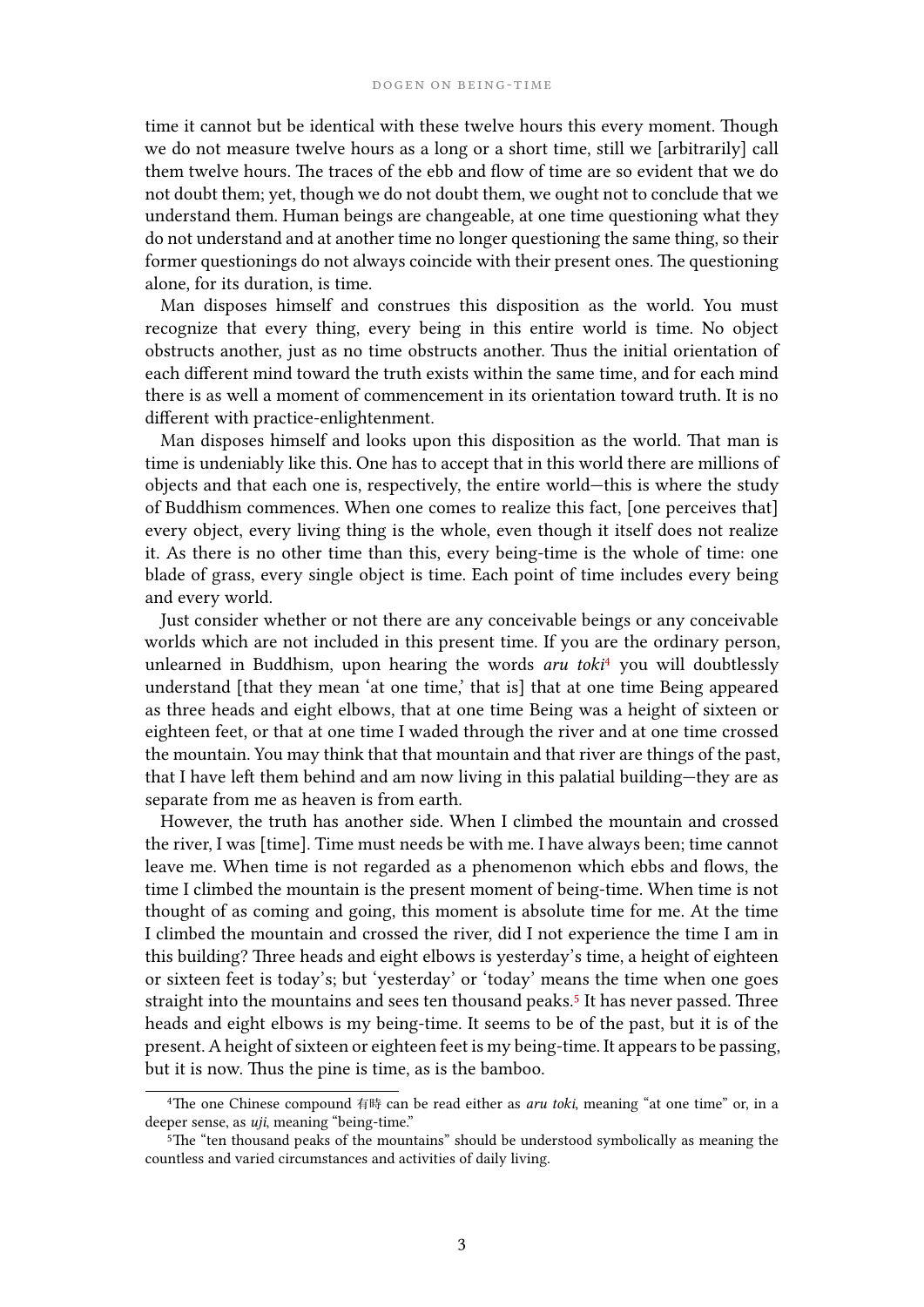Do not regard time as merely flying away; do not think that flying away is its sole function. For time to fly away there would have to be a separation [between it and things]. Because you imagine that time only passes, you do not learn the truth of being-time. In a word, every being in the entire world is a separate time in one continuum. And since being is time, I am my being-time. Time has the quality of passing, so to speak, from today to tomorrow, from today to yesterday, from yesterday to today, from today to today, from tomorrow to tomorrow. Because this passing is a characteristic of time, present time and past time do not overlap or impinge upon one another. But the master Esigen is time, Obaku is time, Kosei is time, Sekito is time.<sup>6</sup> Since you and I are time, practice-enlightenment is time.

#### Introduction by Rev. Hubert Nearman, O.B.C.

"Uji" is Dōgen's discourse on the significance of *anatta* and *anicca*—the Buddhist terms for 'no permanent, abiding self' and 'continual change'—and their application to treading the paths of Right Understanding and Right Thought. It is not, strictly speaking, a discourse, for Dōgen gave the text to his monks in written form, which suggests that he intended it to be read over and studied carefully, rather than to be absorbed by hearing it only once.

Because it is linguistically possible to translate the title as 'Being and Time', some modern scholars have been led to assume that Dōgen was engaging in a form of philosophical speculation akin to that of some Western existentialists. Such an approach, however, would seem counter to the purpose behind a discourse given by a Buddhist Master, since speculative thinking—philosophical or otherwise—is a type of mentation that trainees are working to disengage themselves from so that they may progress towards realizing spiritual Truth, which lies beyond the reaches of speculation. The key term, which is presented as the title, has meanings which no single English rendering fully encompasses. To begin with, *uji* (the Japanese pronunciation of the Chinese *you shih*) has long been a common, everyday phrase in China, as it has been for the Japanese when read as *aru toki*, encompassing in both languages such English equivalents as 'just for the time being', 'there is a time when', 'at some time', 'now and then', and the like. During his presentation, Dōgen also explores the two components from which the word *uji* is made, drawing examples of their usage from everyday Japanese. The first half (*u*) refers to 'existence' or 'being'; the second (*ji*) has a variety of close English equivalents, including 'time', 'a time', 'times', 'the time when', 'at the time when' (as well as 'hour' or 'hours' when used with a number) or as signifying what is temporal ('sometime', 'for a time', etc.). The phrase *aru toki* has already appeared with some frequency in several of Dōgen's earlier discourses, particularly as a phrase in an extended koan story to signal that an important event is about to happen, such as a one-to-one exchange with a Master that will trigger the disciple's realization of what Truth is. In this context, it conveys the sense of 'and then, one day'.

Underlying the whole of Dōgen's presentation is his own experience of no longer being attached to any sense of a personal self that exists independent of time and

<sup>6</sup>What Dogen probably means here is that these ancient Chinese Zen masters, though having long passed on, still exist in the timelessness of time.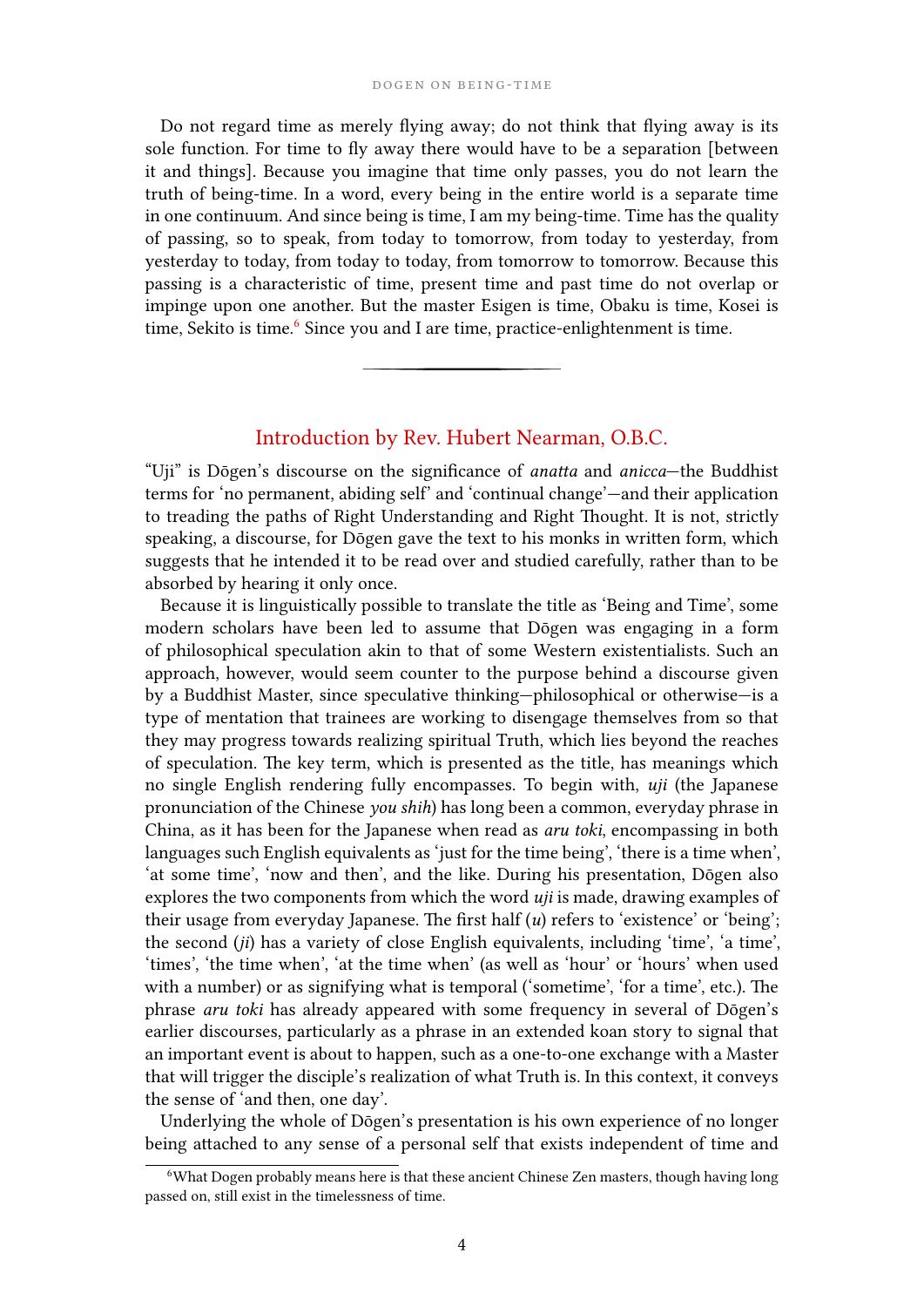of other beings, an experience which is part and parcel of his 'dropping off of body and mind'. From this perspective of his, anything having existence—which includes every thought and thing—is inextricably bound to time, indeed, can be said to 'be time', for there is no thought or thing that exists independent of time. Time and being are but two aspects of the same thing, which is the interrelationship of *anicca*, 'the ever-changing flow of time' and *anatta*, 'the absence of any permanent self existing within or independent of this flow of time'. Dōgen has already voiced this perspective in Discourse 1: A Discourse on Doing One's Utmost in Practicing the Way of the Buddhas (*Bendōwa*), and in Discourse 3: On the Spiritual Question as It Manifests Before Your Very Eyes (*Genjō Kōan*), where he discussed the Shrenikan view of an 'eternal self' and the Buddhist perception of 'no permanent self'.

In the present discourse, Dōgen uses as his central text a poem by Great Master Yakusan Igen, the Ninth Chinese Ancestor in the Sōtō Zen lineage. In the Chinese version, each line of this poem begins with the word *uji* 有時, which functions to introduce a set of couplets describing temporary conditions that appear to be contrastive, but which, in reality, do not stand against each other. These conditions comprise what might be referred to as 'an I at some moment of time'; this is a use of the word 'I' that does not refer to some 'permanent self', abiding unchanged over time (as the Shrenikans maintained) but to a particular set of transient conditions at a particular time. In other words, there is no permanent, unchanging 'Yakusan', only a series of ever-changing conditions, one segment of which is perceived as 'a sentient being', which is, for convenience, conventionally referred to as 'Yakusan'. Both Yakusan and Dōgen understand *uji* (in its sense of 'that which exists at some time') as a useful way of expressing the condition of *anatta*, and in this sense it is used to refer to a state of 'being' that is neither a 'permanent self ' nor something separate from 'other'; it is the 'I' referred to in one description of a *kenshō* experience (that is, the experiencing of one's Buddha Nature) as 'the whole universe becoming I'. Hence, when the false notion of 'having a permanent self ' is abandoned, then what remains is just *uji*, 'the time when some form of being persists'.

After presenting Yakusan's poem, Dōgen focuses on that aspect of the poem that does not deal with metaphors, images, symbols, etc., and which is the one element in the poem that readers are most likely to pay small heed to: the phrase *uji* itself. His opening statement encapsulates the whole of what he is talking about in this text, namely: "The phrase 'for the time being' implies that time in its totality is what existence is, and that existence in all its occurrences is what time is." Dōgen then begins to 'unravel' this statement, describing not only its implications but also its applications to practice. The points that he takes up are dealt with as they come to him, as they 'flow forth'. Therefore, he talks about 'time' for the time being, and then talks about 'existence' for the time being, and then goes back to 'time' just for a while before moving on to some other aspect just for a while. In other words, his text is not only about *uji*, it is written from the perspective of one who lives *uji*, and who also writes "*Uji*" so that the very way in which he presents his discussion reflects what *uji* is about. That is to say, he holds onto nothing as absolute, for all that is phenomenal that is, every thought and thing that ever arises—is just for the time being. Within the original text, there are sudden, unexpected shifts, as though Dōgen were deliberately trying to help his readers bypass or short-circuit a purely intellectual comprehension of what he is saying in order to catch a glimpse of that state of being which Dōgen himself had already reached. To help the present-day reader keep from making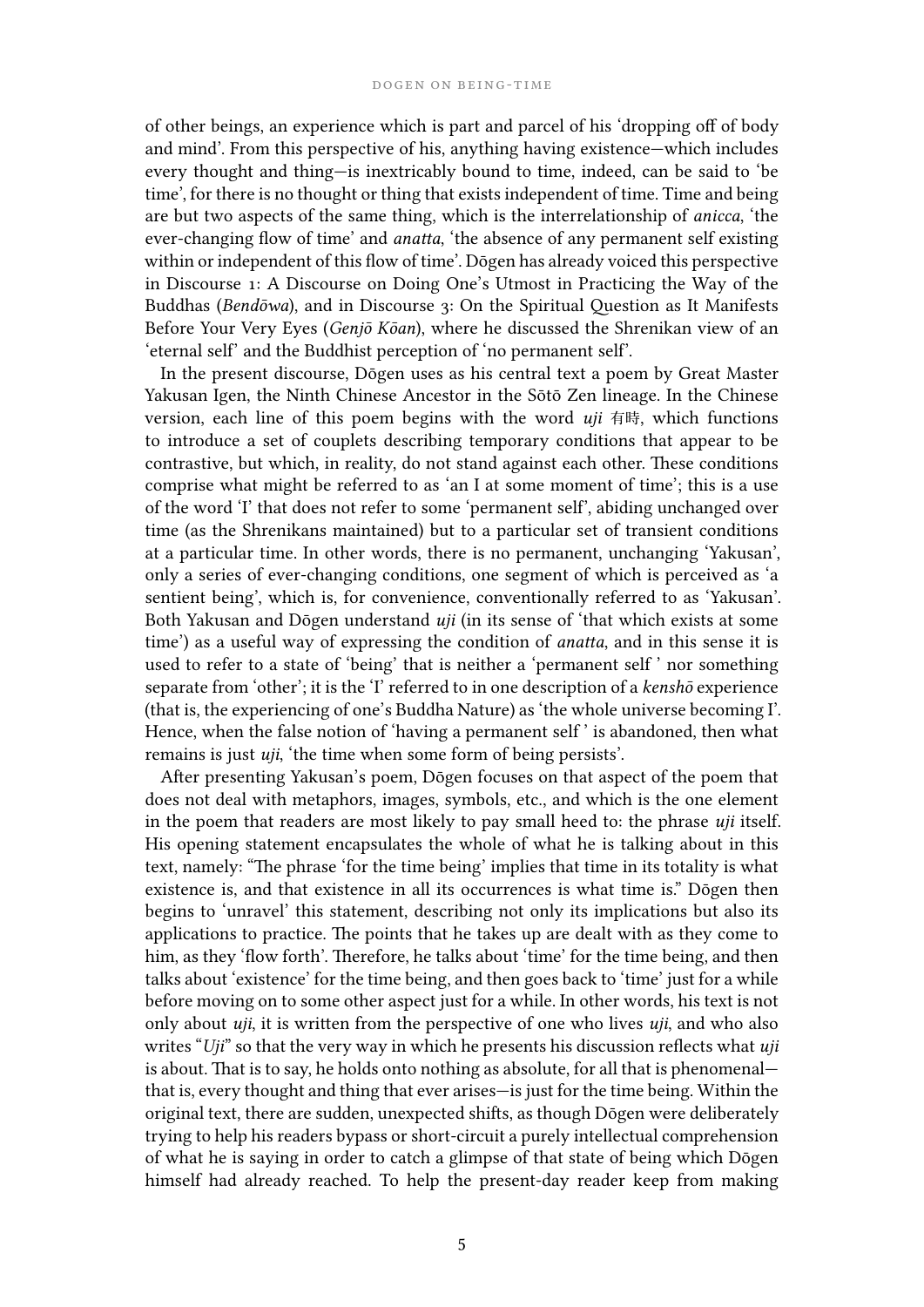unintentional links between sentences that appear in sequence but which take up different points, Dōgen's text has been divided accordingly.

…

## On 'Just for the Time Being, Just for a While, For the Whole of Time is the Whole of Existence'

#### A former Buddha once said in verse:

Standing atop a soaring mountain peak is for the time being And plunging down to the floor of the Ocean's abyss is for the time being; Being triple-headed and eight-armed is for the time being And being a figure of a Buddha standing sixteen feet tall or sitting eight feet high is for the time being; Being a monk's traveling staff or his ceremonial *hossu* is for the time being And being a pillar supporting the temple or a stone lantern before the Meditation Hall is for the time being; Being a next-door neighbor or a man in the street is for the time being And being the whole of the great earth and boundless space is for the time

being.<sup>1</sup>

The phrase 'for the time being' implies that time in its totality is what existence is, and that existence in all its occurrences is what time is. Thus, 'being a golden body sixteen feet tall' refers to a time. And because it is a time, its time will have [a](#page-5-0) wondrous luminosity—a point that we will be studying and learning about during the present twenty-four hours. 'Being one with three heads and eight arms' also refers to a time. And because it is a time, it will be one and the same as the present twenty-four hours. Granted that we may not yet have measured the length of these twenty-four hours as to whether they are ever so long or as short as a sigh, still we speak of them as 'the twenty-four hours of our day'. The traces of this time having come and gone are clear, so people do not doubt that these hours have occurred. But, though people have no doubt about time having occurred, the past may be something that they have not known through their direct experience. And, just because sentient beings are always having their doubts about anything and everything that they have not directly experienced, this does not mean that what they may have previously doubted is the same as what they may now have doubts about, for doubts themselves are merely 'just for the moment' kinds of time, and nothing more.

#### **有時**

<sup>1</sup>Dōgen appears to understand Yakusan's image of 'a figure of a Buddha standing sixteen feet tall or sitting eight feet high' as referring to one who has realized his or her Buddha Nature and lives accordingly at all times. It is likely that 'standing' and 'sitting' are references to the Four Bodily Postures: standing, walking, sitting, and reclining. The first two represent active modes, the latter two passive ones: that is, 'whether one is inwardly or outwardly active, whether one is awake or sleeping'.

<span id="page-5-0"></span><sup>&#</sup>x27;Being triple-headed and eight-armed' is an allusion descriptive of several guardian beings who protect Buddhist temples and their trainees. The most likely candidates in the Zen tradition would be Achalanātha, the Steadfast Bodhisattva, and Rāgarāja, the Passionate Bodhisattva. The former is sometimes associated with the firm commitment of trainees to train until they have overcome all hindrances to realizing enlightenment as they persist in helping others to realize Truth. The latter has associations with a passionate desire to help all sentient beings realize Buddhahood.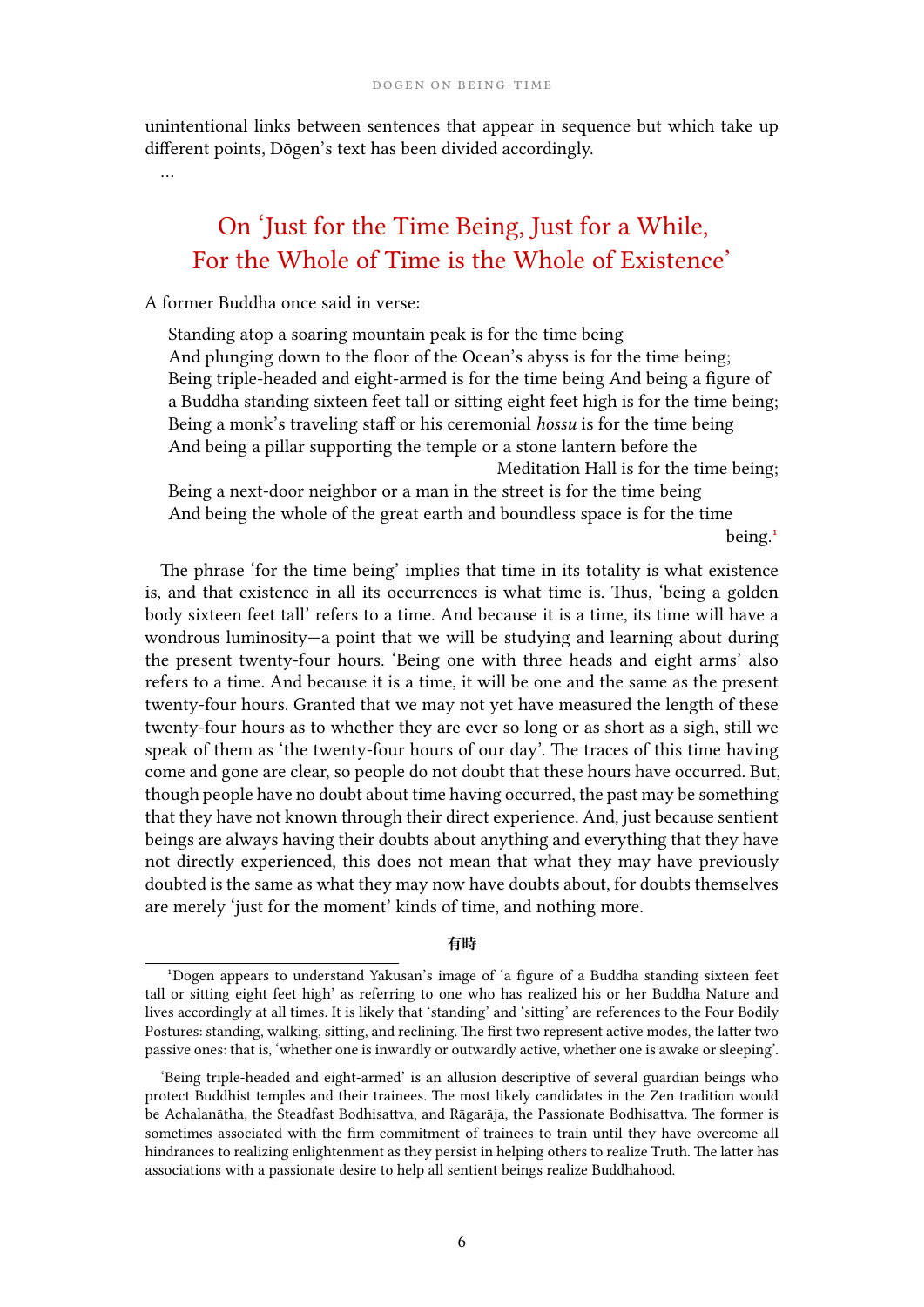Since we human beings are continually arranging the bits and pieces of what we experience in order to fashion 'a whole universe', we must take care to look upon this welter of living beings and physical objects as 'sometime' things. Things do not go about hindering each other's existence any more than moments of time get in each other's way. As a consequence, the intention to train arises at the same time in different beings, and this same intention may also arise at different times. And the same applies to training and practice, as well as to realizing the Way. In a similar manner, we are continually arranging bits and pieces of what we experience in order to fashion them into what we call 'a self', which we treat as 'myself': this is the same as the principle of 'we ourselves are just for a time'.

Because of this very principle of the way things are, the earth in its entirety has myriad forms and hundreds of things sprouting up, each sprout and each form being a whole earth—a point which you should incorporate into your study of the Way, for the recognition of the coming and going of things in this manner is a first step in training and practice. When you reach such a fertile field of seeing the way things really are, then the earth in its entirety will be 'one whole sprouting, one whole form'; it will be comprised of forms that you recognize and forms that you do not, sproutings that you recognize and sproutings that you do not. It is the same as the times we refer to in 'from time to time', which contain all forms of existence and all worlds. So take a moment to look around and consider whether there is any form of being, that is, any 'world', that does or does not find expression at this very moment of time.

#### **有時**

When ordinary, everyday people who do not take the Buddha's Teachings as their model hear the phrase 'just for the time being' in Yakusan's poem, they customarily hold a view like the following:

There was once a time when Yakusan had become what he describes as 'someone with three heads and eight arms' and some other time when he had become 'someone eight or sixteen feet tall'. It is as though he were saying, "I have crossed the rivers and climbed over the mountains.<sup>2</sup> Even though those mountains and rivers may have existed in the past, I have completely gone beyond them and have now made a place for mys[e](#page-6-0)lf atop a vermilion pedestal in the Jeweled Palace.<sup>3</sup> I fancy that the mountains and rivers on the one hand and I on the other are now as far apart as heaven and earth."

But such a view is not all there is to the principle of the ca[se](#page-6-1).

At the time when, proverbially, a mountain was being climbed and a river was being crossed, an I existed, and it was the time for that particular I.<sup>4</sup> Since such an I

<sup>&</sup>lt;sup>2</sup>An allusion to surpassing hindrances by training oneself to live by the Precepts and to surmounting obstacles by practicing meditation.

<sup>&</sup>lt;sup>3</sup>Ametaphor for being in the state of experiencing what 'being enlightened' i[s.](#page-6-2) The reference is to a lotus pedestal upon which an awakened being sits when residing in the Western Pure Land.

<span id="page-6-2"></span><span id="page-6-1"></span><span id="page-6-0"></span><sup>4</sup>Dōgen's point in using the word 'I' as a noun in this and the following paragraph is to indicate that there is no permanent, unchanging self that is being referred to, but rather a cluster of physical and mental characteristics that is flexible and fluid, undergoing change as the conditions and circumstances of what is existing change. Hence, this 'I' refers to a series of manifestations over time, which are perceived as related to 'a sentient being called Yakusan', but which have no unchanging, atemporal 'permanent self ' passing through them.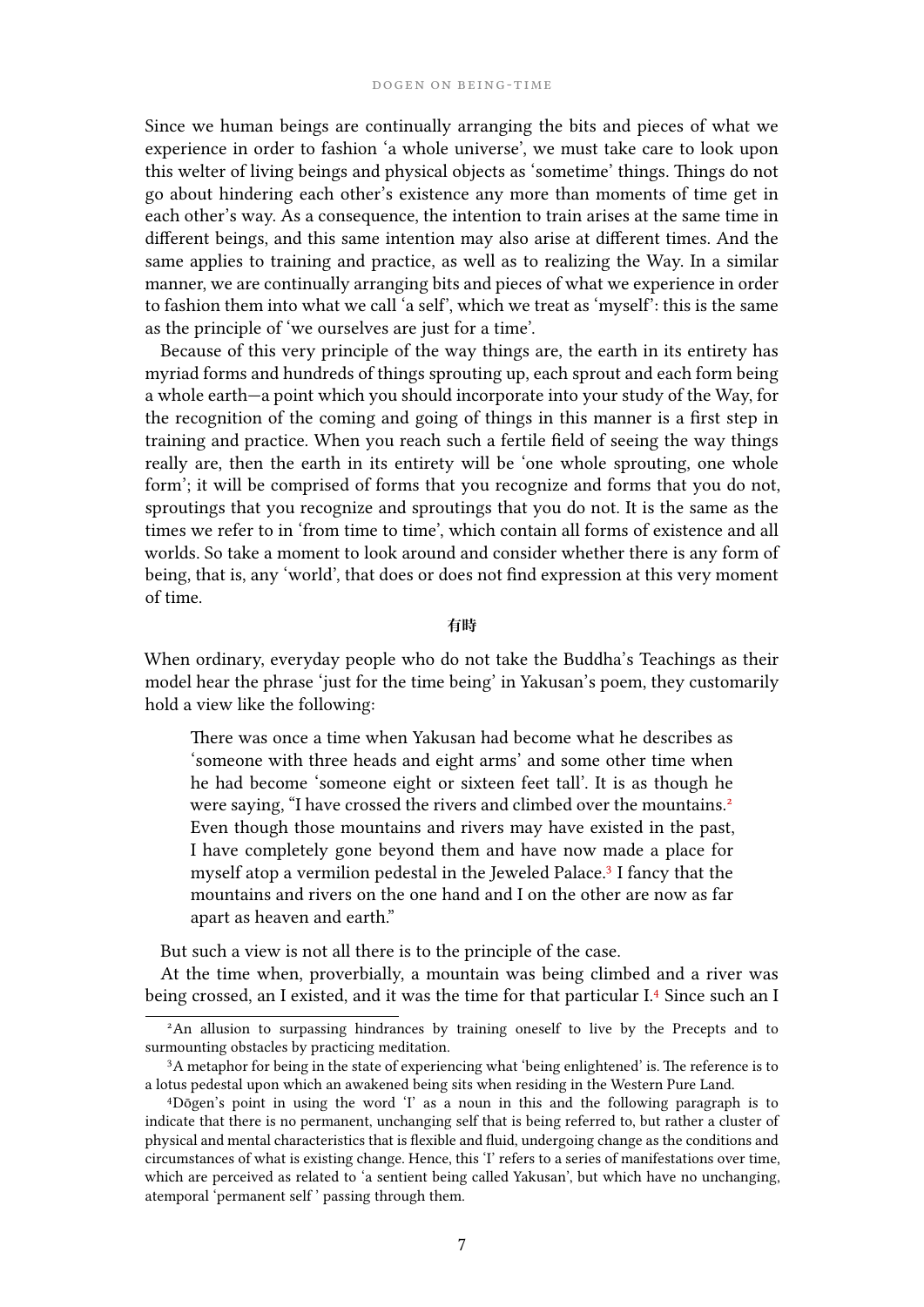existed, time could not abandon it. If time did not have the characteristic of 'coming and going, being continually in flux', then the time when this I was 'climbing atop the mountain' would have remained forever, eternally comprised of that particular 'time when'. But, since time retains the characteristic of 'coming and going, being continually in flux', there is a flow of ever-present 'nows', each comprised of a time when an I exists. And this is what is meant by the phrase 'just for the time being'. Surely you don't think that the earlier time when the word 'I' referred to 'climbing the mountain' or 'crossing the river' gulped up the later time when the word 'I' referred to 'being on a vermilion pedestal within the Jeweled Palace', or think that the former has vomited out the latter, do you?!?<sup>5</sup>

Yakusan's 'being a triple-headed and eight-armed one' refers to a time that he would have called 'yesterday': his 'being someone eight or sixteen feet tall' refers to a time that he would have called'[to](#page-7-0)day'. Be that as it may, this principle of a past and a present simply corresponds to the two periods of time when an I had headed straight into the mountains and when an I was now looking out from a vermilion pedestal over the thousands of peaks and the thousands beyond them. Nor have such periods passed away. The time of an I being 'triple-headed and eight-armed for the time being' had passed, but even though it seemed to be of another time and place, it was indeed a part of the ever-present now. The time of an I being 'eight or sixteen feet tall for the time being' has also passed, but even though it now seems to be something distant from us, it is indeed part of the ever- present now. Thus, we speak of the pine as an analogy for time, as we also do of the bamboo.<sup>6</sup>

#### **有時**

Do not look upon time as 'something that just fli[es](#page-7-1) away': do not teach yourself that 'flying away' is simply how time functions. Were we to endow time with the property of 'flying away', there would undoubtedly be a gap left by the time that has flown. Should anyone have not yet heard teaching upon the principle expressed by the phrase 'just for the time being', he may still think of time only as 'something which has gone away'.

#### **有時**

In short, everything whatsoever that exists in the whole universe is a series of instances of time. Since everything is for the time being, we too are for the time being.

#### **有時**

Time has the virtue of continuity: it continuously flows from the today that we are talking about to a tomorrow, from a today to a yesterday, from a yesterday to a today. It flows from a today to a today and from a tomorrow to a tomorrow. Because continual, continuous flow is a function of time, past and present times do not pile

<sup>5</sup>Most likely this sentence refers to common but erroneous views as to where the flowing moments of the ever-present now go to when they are no longer present, and where such moments come from. Dōgen is asserting that the past does not exist as an entity that 'swallows up' the instances of present time once they are over, nor is the present something thrown out from such a past, as fatalism might suppose.

<span id="page-7-1"></span><span id="page-7-0"></span><sup>&</sup>lt;sup>6</sup>An allusion to the Zen saying, "The bamboo, all up and down its length, has joints (which mark the passage of the seasons); the pine (being ever-green) has no colors to differentiate past from present."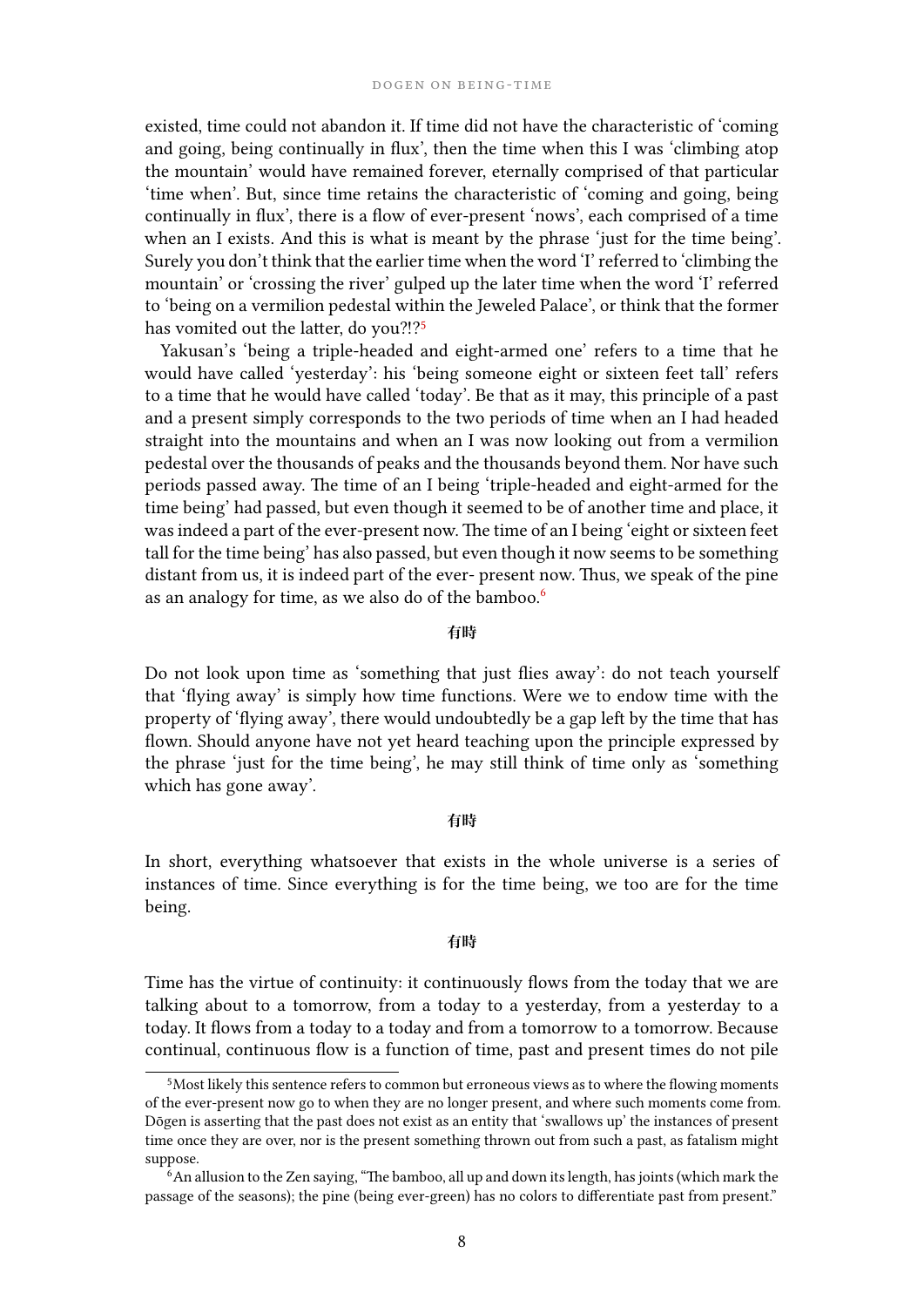atop each other nor do they form an accumulative line. Yet, even so, Seigen, too, represents a time, as does Ōbaku, and likewise Baso and Sekitō represent times.<sup>7</sup> Because we ourselves and others, as previously stated, are already 'beings for a time', our training and practice are times, as is also our awakening to Truth.

<sup>7</sup>Seigen, Sekitō's Master, was already dead before Yakusan was born, and therefore represents a time that Yakusan did not know through direct experience. Ōbaku, whose Master was Baso Dōitsu, was a contemporary of Yakusan, and therefore 'a time' simultaneous with Yakusan's time. Baso was contemporary with Sekitō, both together representing a time that included a past that Yakusan did not know directly, a past that he did, a present that was also 'his time', and a future time that was not theirs. Although Yakusan was Sekitō's disciple and ultimately his Transmission heir, at one point Sekitō sent Yakusan to train under Baso, who triggered Yakusan's realization of the Truth. These relationships represent various ways in which the time of a particular sentient being (Yakusan) relates to the times of other sentient beings.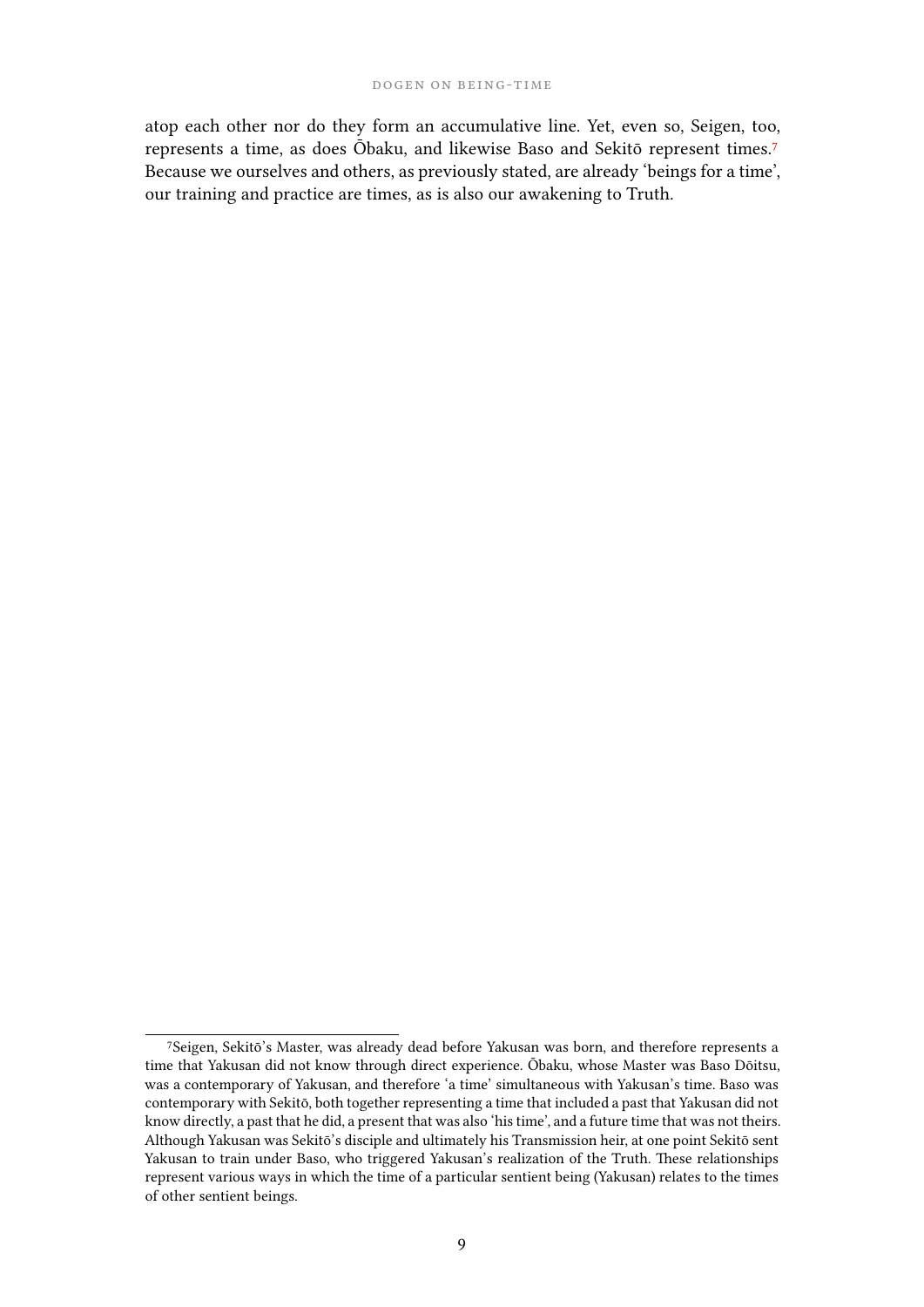### 第二十 有時

古佛言、

有時高高峰頂立、 有時深深海底行。 有時三頭八臂、 有時丈六八尺。 有時柱杖拂子、 有時露柱燈籠。 有時張三李四、 有時大地虛空。

いはゆる有時は、時すでにこれ有なり、有はみな時なり。丈六金身これ時 なり、時なるがゆゑに時の莊嚴光明あり。いまの十二時に習學すべし。三頭 八臂これ時なり、時なるがゆゑにいまの十二時に一如なるべし。十二時の長 遠短促、いまだ度量せずといへども、これを十二時といふ。去來の方跡あき らかなるによりて、人これを疑著せず、疑著せざれどもしれるにあらず。衆 生もとよりしらざる毎物毎事を疑著すること一定せざるがゆゑに、疑著する 前程、かならずしもいまの疑著に符合することなし。ただ疑著しばらく時な るのみなり。

われを排列しおきて盡界とせり、この盡界の頭頭物物を時時なりと䣥見す べし。物物の相礙せざるは、時時の相礙せざるがごとし。このゆゑに同時發 心あり、同心發時あり。および修行成道もかくのごとし。われを排列してわ れこれをみるなり。自己の時なる道理、それかくのごとし。

恁麼の道理なるゆゑに、盡地に萬象百草あり、一草一象おのおの盡地にあ ることを參學すべし。かくのごとくの往來は、修行の發足なり。到恁麼の田 地のとき、すなはち一草一象なり、會象不會象なり、會草不會草なり。正當 恁麼時のみなるがゆゑに、有時みな盡時なり、有草有象ともに時なり。時時 の時に盡有盡界あるなり。しばらくいまの時にもれたる盡有盡界ありやなし やと觀想すべし。

しかあるを、佛法をならはざる凡夫の時節にあらゆる見解は、有時のこと ばをきくにおもはく、あるときは三頭八臂となれりき、あるときは丈六金身 となれりき。たとへば、河をすぎ、山をすぎしがごとくなりと。いまはその 山河、たとひあるらめども、われすぎきたりて、いまは玉殿朱樓に處せり、 山河とわれと、天と地となりとおもふ。

しかあれども、道理この一條のみにあらず。いはゆる山をのぼり河をわた りし時にわれありき、われに時あるべし。われすでにあり、時さるべからず。 時もし去來の相にあらずは、上山の時は有時の而今なり。時もし去來の相を 保任せば、われに有時の而今ある、これ有時なり。かの上山渡河の時、この 玉殿朱樓の時を呑却せざらんや、吐却せざらんや。